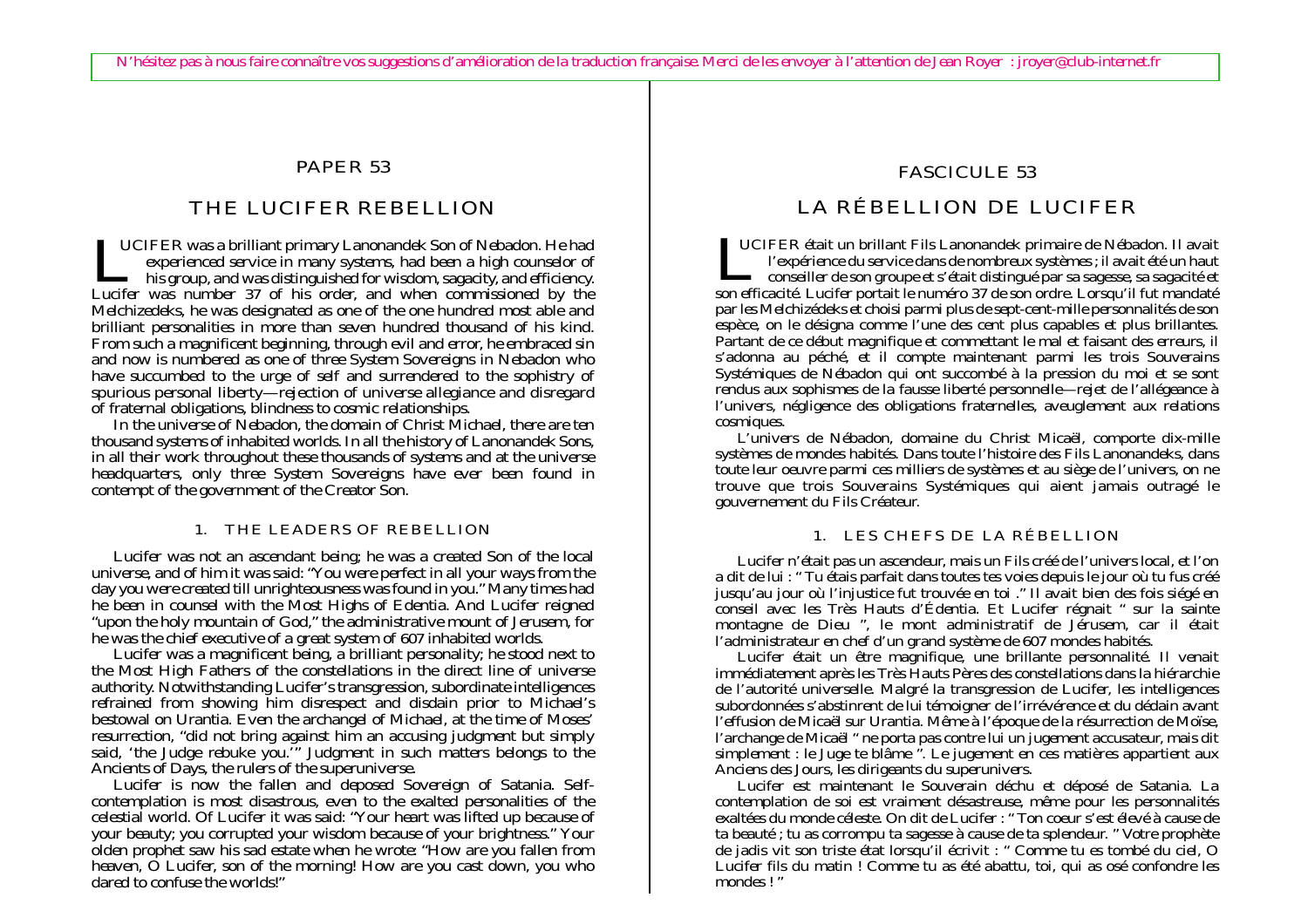Very little was heard of Lucifer on Urantia owing to the fact that he assigned his first lieutenant, Satan, to advocate his cause on your planet. Satan was a member of the same primary group of Lanonandeks but had never functioned as a System Sovereign; he entered fully into the Lucifer insurrection. The "devil" is none other than Caligastia, the deposed Planetary Prince of Urantia and a Son of the secondary order of Lanonandeks. At the time Michael was on Urantia in the flesh, Lucifer, Satan, and Caligastia were leagued together to effect the miscarriage of his bestowal mission. But they signally failed.

Abaddon was the chief of the staff of Caligastia. He followed his master into rebellion and has ever since acted as chief executive of the Urantia rebels. Beelzebub was the leader of the disloyal midway creatures who allied themselves with the forces of the traitorous Caligastia.

The dragon eventually became the symbolic representation of all these evil personages. Upon the triumph of Michael, "Gabriel came down from Salvington and bound the dragon (all the rebel leaders) for an age." Of the Jerusem seraphic rebels it is written: "And the angels who kept not their first estate but left their own habitation, he has reserved in sure chains of darkness to the judgment of the great day."

## 2. THE CAUSES OF REBELLION

Lucifer and his first assistant, Satan, had reigned on Jerusem for more than five hundred thousand years when in their hearts they began to array themselves against the Universal Father and his then vicegerent Son, Michael.

There were no peculiar or special conditions in the system of Satania which suggested or favored rebellion. It is our belief that the idea took origin and form in Lucifer's mind, and that he might have instigated such a rebellion no matter where he might have been stationed. Lucifer first announced his plans to Satan, but it required several months to corrupt the mind of his able and brilliant associate. However, when once converted to the rebel theories, he became a bold and earnest advocate of "self-assertion and liberty."

No one ever suggested rebellion to Lucifer. The idea of self-assertion in opposition to the will of Michael and to the plans of the Universal Father, as they are represented in Michael, had its origin in his own mind. His relations with the Creator Son had been intimate and always cordial. At no time prior to the exaltation of his own mind did Lucifer openly express dissatisfaction about the universe administration. Notwithstanding his silence, for more than one hundred years of standard time the Union of Days on Salvington had been reflectivating to Uversa that all was not at peace in Lucifer's mind. This information was also communicated to the Creator Son and the Constellation Fathers of Norlatiadek.

Throughout this period Lucifer became increasingly critical of the entire plan of universe administration but always professed wholehearted loyalty to the Supreme Rulers. His first outspoken disloyalty was manifested on the occasion of a visit of Gabriel to Jerusem just a few days before the open proclamation of the Lucifer Declaration of Liberty. Gabriel was so profoundly impressed with the certainty of the impending outbreak that he went direct to Edentia to confer with the Constellation Fathers regarding the measures to be employed in case of open rebellion.

## <sup>602</sup> The Local Universe — *Paper <sup>53</sup>* L'Univers Local — *Fascicule <sup>53</sup>*

On a très peu entendu parler de Lucifer sur Urantia parce qu'il délégua Satan, son premier lieutenant, pour plaider sa cause sur votre planète. Satan était membre du même groupe primaire de Lanonandeks, mais n'avait jamais exercé les fonctions de Souverain Systémique. Il entra pleinement dans<br>l'insurrection de Lucifer. Le " diable " n'est autre que Caligastia, le Prince Planétaire déposé d'Urantia et Fils de l'ordre secondaire des Lanonandeks. À l'époque où Micaël était incarné sur Urantia, Lucifer, Satan et Caligastia s'étaient ligués pour faire avorter sa mission d'effusion, mais ils subirent un cuisant échec.

Abaddon était le chef d'état-major de Caligastia. Il suivit son maitre dans la rébellion et a toujours agi depuis lors comme chef administratif des rebelles d'Urantia. Belzébuth était le chef des médians déloyaux qui s'allièrent aux forces du traitre Caligastia.

Le dragon devint finalement le symbole représentatif de ces trois mauvais personnages. Lors du triomphe de Micaël, " Gabriel descendit de Salvington et lia le dragon (tous les chefs rebelles) pour un âge ". Quant aux rebelles séraphiques de Jérusem, il est écrit d'eux : "Et les anges qui n'ont pas gardé leur premier état, mais qui ont abandonné leur propre demeure, il les a solidement enchainés dans les ténèbres en les réservant pour le jugement du grand jour. "

### 2. LES CAUSES DE LA RÉBELLION

Lucifer et son premier assistant, Satan, avaient régné sur Jérusem pendant plus de cinq-cent-mille ans lorsqu'ils commencèrent à se dresser dans leur cœur contre le Père Universel et son Fils Micaël, alors vice-gérant de Nébadon.

Il n'y avait pas de conditions particulières ou spéciales dans le système de Satania pour suggérer ou favoriser une rébellion. Nous croyons que l'idée prit origine et forme dans le mental de Lucifer, et qu'il aurait pu être l'instigateur d'une telle rébellion où qu'il eût été placé. Lucifer commença par annoncer ses plans à Satan, mais il fallut plusieurs mois pour corrompre le mental de son brillant et habile associé. Toutefois, quand Satan fut converti aux théories rebelles, il devint un audacieux et sérieux partisan de " l'affirmation de soi et de la liberté ".

Personne ne suggéra jamais à Lucifer de se rebeller. L'idée de s'affirmer en opposition à la volonté de Micaël et aux plans du Père Universel, tels qu'ils étaient représentés par Micaël, prit naissance dans son propre mental. Ses relations avec le Fils Créateur avaient été étroites et toujours cordiales. À aucun moment avant d'exalter son propre mental, Lucifer n'avait manifesté de mécontentement à propos de l'administration de l'univers. Malgré son silence, et pendant plus de cent ans du temps standard, l'Union des Jours de Salvington avait informé Uversa par réflectivité que tout n'était pas en paix dans le mental de Lucifer. Cette information avait également été communiquée au Fils Créateur et aux Pères de la Constellation de Norlatiadek.

Pendant toute cette période, Lucifer se mit à critiquer de plus en plus l'ensemble du plan d'administration de l'univers, tout en professant toujours une sincère loyauté envers les Chefs Suprêmes. Il manifesta franchement sa première déloyauté à l'occasion d'une visite de Gabriel à Jérusem, juste quelques jours avant de proclamer ouvertement la Déclaration Luciférienne de Liberté. Gabriel fut si profondément impressionné par la certitude d'une révolte imminente qu'il se rendit directement sur Édentia pour conférer avec les Pères de la Constellation sur les mesures à prendre en cas de rébellion ouverte.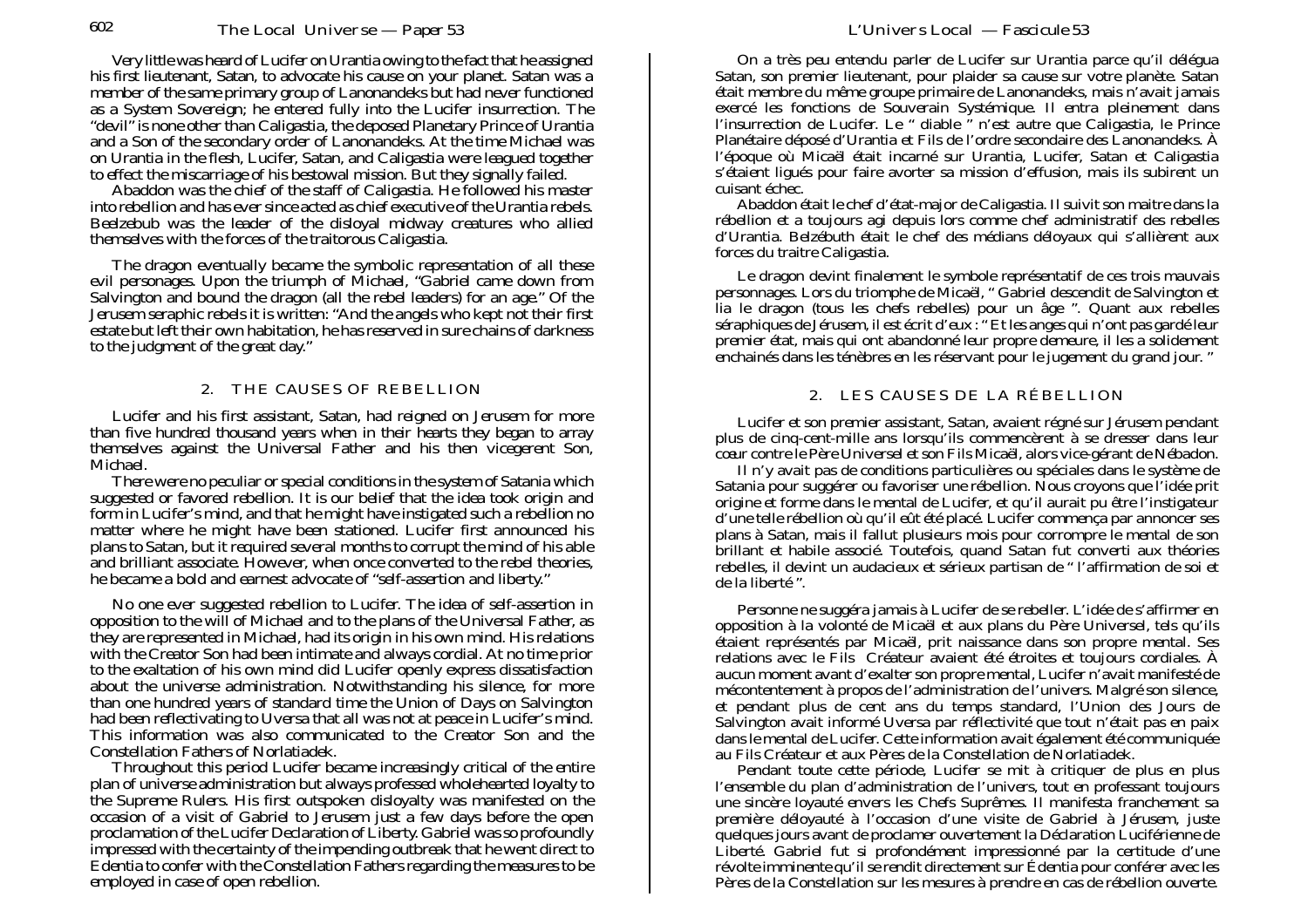It is very difficult to point out the exact cause or causes which finally culminated in the Lucifer rebellion. We are certain of only one thing, and that is: Whatever these first beginnings were, they had their origin in Lucifer's mind. There must have been a pride of self that nourished itself to the point of self-deception, so that Lucifer for a time really persuaded himself that his contemplation of rebellion was actually for the good of the system, if not of the universe. By the time his plans had developed to the point of disillusionment, no doubt he had gone too far for his original and mischiefmaking pride to permit him to stop. At some point in this experience he became insincere, and evil evolved into deliberate and willful sin. That this happened is proved by the subsequent conduct of this brilliant executive. He was long offered opportunity for repentance, but only some of his subordinates ever accepted the proffered mercy. The Faithful of Days of Edentia, on the request of the Constellation Fathers, in person presented the plan of Michael for the saving of these flagrant rebels, but always was the mercy of the Creator Son rejected and rejected with increasing contempt and disdain.

#### 3. THE LUCIFER MANIFESTO

Whatever the early origins of trouble in the hearts of Lucifer and Satan, the final outbreak took form as the Lucifer Declaration of Liberty. The cause of the rebels was stated under three heads:

1. *The reality of the Universal Father.* Lucifer charged that the Universal Father did not really exist, that physical gravity and space-energy were inherent in the universe, and that the Father was a myth invented by the Paradise Sons to enable them to maintain the rule of the universes in the Father's name. He denied that personality was a gift of the Universal Father. He even intimated that the finaliters were in collusion with the Paradise Sons to foist fraud upon all creation since they never brought back a very clear-cut idea of the Father's actual personality as it is discernible on Paradise. He traded on reverence as ignorance. The charge was sweeping, terrible, and blasphemous. It was this veiled attack upon the finaliters that no doubt influenced the ascendant citizens then on Jerusem to stand firm and remain steadfast in resistance to all the rebel's proposals.

2. *The universe government of the Creator Son—Michael.* Lucifer contended that the local systems should be autonomous. He protested against the right of Michael, the Creator Son, to assume sovereignty of Nebadon in the name of a hypothetical Paradise Father and require all personalities to acknowledge allegiance to this unseen Father. He asserted that the whole plan of worship was a clever scheme to aggrandize the Paradise Sons. He was willing to acknowledge Michael as his Creator-father but not as his God and rightful ruler.

Most bitterly did he attack the right of the Ancients of Days— "foreign potentates"—to interfere in the affairs of the local systems and universes. These rulers he denounced as tyrants and usurpers. He exhorted his followers to believe that none of these rulers could do aught to interfere with the operation of complete home rule if men and angels only had the courage to assert themselves and boldly claim their rights.

He contended that the executioners of the Ancients of Days could be debarred from functioning in the local systems if the native beings would only

Il est très difficile de citer la cause ou les causes exactes qui culminèrent finalement dans la rébellion de Lucifer. Nous ne sommes certains que d'une chose, c'est que les premiers commencements, quels qu'ils aient été, eurent leur origine dans le mental de Lucifer. Il a dû exister un orgueil du moi qui s'est nourri au point de tromper Lucifer sur lui-même, de sorte qu'il se persuada réellement pendant un temps que sa rébellion projetée agirait effectivement pour le bien du système, et peut-être de l'univers. Au moment où la mise en oeuvre de ses plans fut développée au point de le désillusionner, il était déjà indubitablement allé trop loin pour que son orgueil originel fauteur de désordre lui permît de s'arrêter. À un certain point de cette expérience, il cessa d'être sincère, et le mal se transforma en péché volontaire et délibéré. La conduite ultérieure de ce brillant administrateur en apporte la preuve. On lui fournit longtemps des occasions de se repentir, mais seuls quelques-uns de ses subordonnés acceptèrent la miséricorde offerte. Sur la requête des Pères de la Constellation, le Fidèle des Jours d'Édentia en personne présenta le plan de salut de Micaël pour ces rebelles impénitents, mais la miséricorde du Fils Créateur fut toujours rejetée, et même rejetée avec un mépris et un dédain croissants.

#### 3. LE MANIFESTE DE LUCIFER

Quels qu'eussent été les motifs initiaux de trouble dans le cœur de Lucifer et de Satan, la révolte se concrétisa sous forme de la Déclaration Luciférienne de Liberté. La cause des rebelles fut exposée sous trois rubriques :

1. *La réalité du Père Universel.* Lucifer prétendit que le Père Universel n'existait pas réellement, que la gravité physique et l'énergie d'espace étaient inhérentes à l'univers, et que le Père était un mythe inventé par les Fils du Paradis pour leur permettre de conserver le pouvoir sur les univers au nom du Père. Il nia que la personnalité fût un don du Père Universel. Il insinua même que les finalitaires étaient de connivence avec les Fils du Paradis pour introduire la fraude dans toute la création, car ils ne rapportaient jamais une idée bien nette de la personnalité actuelle du Père telle qu'on peut la discerner au Paradis. Il traita le respect d'ignorance. L'accusation était catégorique, terrible et blasphématoire. C'est sans aucun doute cette attaque voilée contre les finalitaires qui incita les citoyens ascendants alors présents sur Jérusem à rester fermes et à résister résolument à toutes les propositions des rebelles.

2. *Le gouvernement universel de Micaël, le Fils Créateur*. Lucifer soutint que les systèmes locaux devaient être autonomes. Il protesta contre le droit de Micaël, le Fils Créateur, d'assumer la souveraineté de Nébadon au nom d'un Père Paradisiaque hypothétique et de demander à toutes les personnalités de reconnaître leur allégeance à ce Père invisible. Il affirma que tout le plan d'adoration était un stratagème pour servir l'ambition des Fils du Paradis. Il accepta de reconnaître Micaël comme son père-Créateur, mais non comme son Dieu et son chef légitime.

Il attaqua très violemment le droit des Anciens des Jours—"potentats étrangers"—de se mêler des affaires des systèmes locaux et des univers. Il stigmatisa ces dirigeants comme tyrans et usurpateurs. Il exhorta ses partisans à croire qu'aucun de ces chefs ne pouvait rien faire pour interférer avec le jeu de l'autonomie complète, pourvu que les hommes et les anges aient seulement le courage de s'affirmer et de réclamer audacieusement leurs droits.

Il prétendit que l'on pouvait empêcher les agents exécutifs des Anciens des Jours d'agir dans les systèmes locaux, pourvu seulement que les indigènes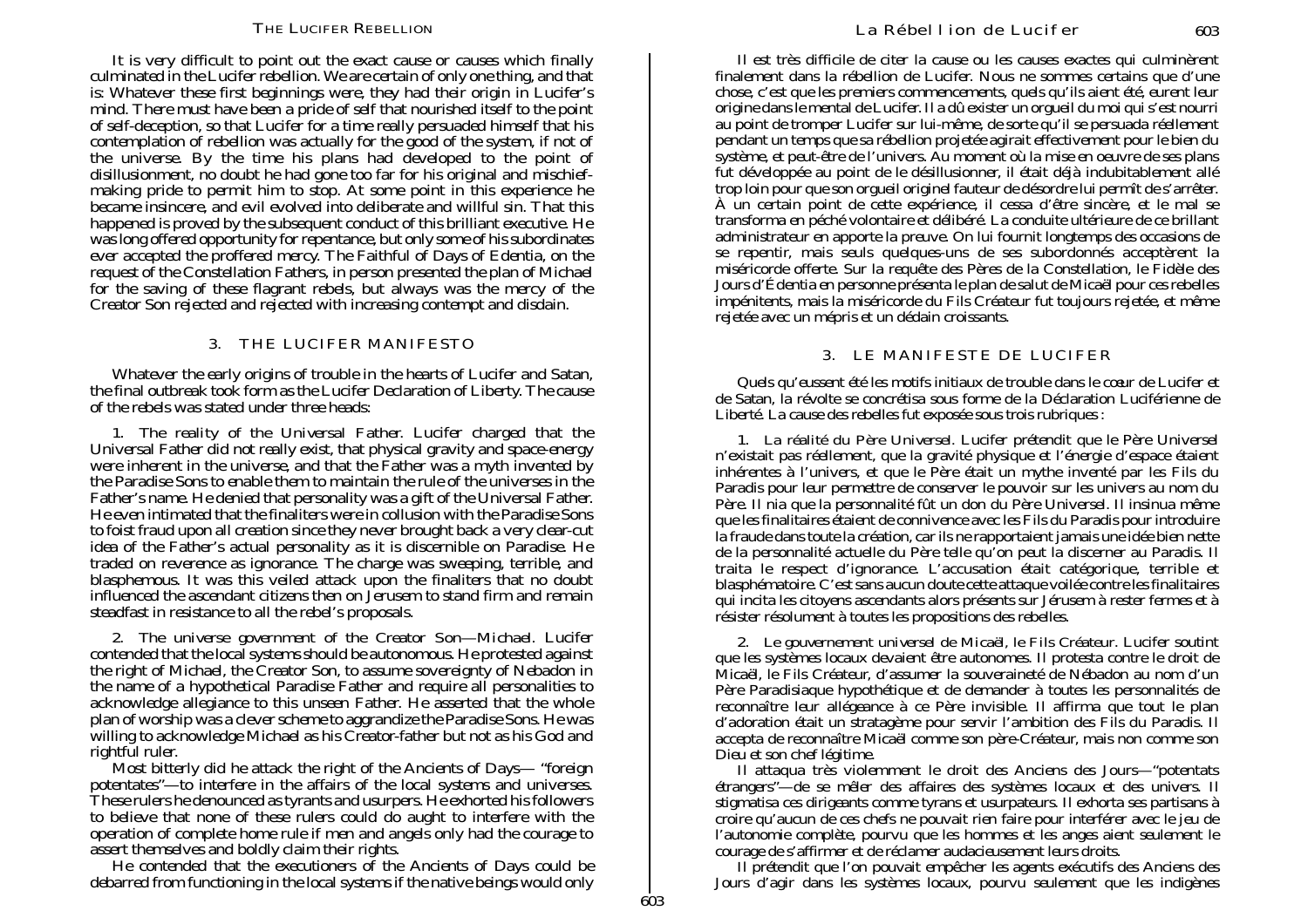assert their independence. He maintained that immortality was inherent in the system personalities, that resurrection was natural and automatic, and that all beings would live eternally except for the arbitrary and unjust acts of the executioners of the Ancients of Days.

3. *The attack upon the universal plan of ascendant mortal training.* Lucifer maintained that far too much time and energy were expended upon the scheme of so thoroughly training ascending mortals in the principles of universe administration, principles which he alleged were unethical and unsound. He protested against the agelong program for preparing the mortals of space for some unknown destiny and pointed to the presence of the finaliter corps on Jerusem as proof that these mortals had spent ages of preparation for some destiny of pure fiction. With derision he pointed out that the finaliters had encountered a destiny no more glorious than to be returned to humble spheres similar to those of their origin. He intimated that they had been debauched by overmuch discipline and prolonged training, and that they were in reality traitors to their mortal fellows since they were now co-operating with the scheme of enslaving all creation to the fictions of a mythical eternal destiny for ascending mortals. He advocated that ascenders should enjoy the liberty of individual self-determination. He challenged and condemned the entire plan of mortal ascension as sponsored by the Paradise Sons of God and supported by the Infinite Spirit.

And it was with such a Declaration of Liberty that Lucifer launched his orgy of darkness and death.

## 4. OUTBREAK OF THE REBELLION

The Lucifer manifesto was issued at the annual conclave of Satania on the sea of glass, in the presence of the assembled hosts of Jerusem, on the last day of the year, about two hundred thousand years ago, Urantia time. Satan proclaimed that worship could be accorded the universal forces—physical, intellectual, and spiritual—but that allegiance could be acknowledged only to the actual and present ruler, Lucifer, the "friend of men and angels" and the "God of liberty."

Self-assertion was the battle cry of the Lucifer rebellion. One of his chief arguments was that, if self-government was good and right for the Melchizedeks and other groups, it was equally good for all orders of intelligence. He was bold and persistent in the advocacy of the "equality of mind" and "the brotherhood of intelligence." He maintained that all government should be limited to the local planets and their voluntary confederation into the local systems. All other supervision he disallowed. He promised the Planetary Princes that they should rule the worlds as supreme executives. He denounced the location of legislative activities on the constellation headquarters and the conduct of judicial affairs on the universe capital. He contended that all these functions of government should be concentrated on the system capitals and proceeded to set up his own legislative assembly and organized his own tribunals under the jurisdiction of Satan. And he directed that the princes on the apostate worlds do the same.

The entire administrative cabinet of Lucifer went over in a body and were sworn in publicly as the officers of the administration of the new head of "the liberated worlds and systems."

veuillent affirmer leur indépendance. Il soutint que l'immortalité était inhérente aux personnalités du système, que la résurrection était naturelle et automatique, et que tous les êtres n'étaient empêchés de vivre éternellement que par les actes arbitraires et injustes des agents exécutifs des Anciens des Jours.

3. *L'attaque contre le plan universel d'éducation des mortels ascendants*. Lucifer soutint que l'on dépensait beaucoup trop de temps et d'énergie à instruire si complètement les mortels ascendants dans les principes d'administration de l'univers, principes qu'il qualifiait de peu éthiques et de malsains. Il protesta contre le programme obligeant à préparer, pendant des âges, les mortels de l'espace en vue de quelque destinée inconnue et signala la présence, sur Jérusem, du corps des finalitaires comme une preuve que ces mortels avaient passé des millénaires de préparation pour une destinée de pure fiction. Il fit remarquer avec dérision que les finalitaires n'avaient pas rencontré de destinée plus glorieuse que d'être renvoyés sur d'humbles sphères semblables à celles de leur origine. Il suggéra qu'ils avaient été corrompus par un excès de discipline et un entrainement trop prolongé, et qu'en réalité ils trahissaient leurs compagnons mortels, puisqu'ils coopéraient maintenant au plan cherchant à asservir toute la création en faisant croire au mythe d'une destinée éternelle pour les mortels ascendants. Il soutint que les ascendeurs devaient jouir de la liberté de déterminer leur sort eux-mêmes. Il défia et condamna tout le plan d'ascension des mortels parrainé par les Fils Paradisiaques de Dieu et approuvé par l'Esprit Infini.

Et ce fut avec cette Déclaration de Liberté que Lucifer déclencha son orgie de ténèbres et de mort.

## 4. LA RÉBELLION ÉCLATE

Le manifeste de Lucifer fut proclamé au conclave annuel de Satania, sur la mer de verre, en présence des foules assemblées de Jérusem, le dernier jour de l'année, il y a environ deux-cent-mille ans du temps d'Urantia. Satan proclama que l'on pouvait adorer les forces universelles—physiques, intellectuelles et spirituelles—mais que l'on ne devait obéissance qu'à Lucifer, le présent chef actuel, " l'ami des hommes et des anges " et le " Dieu de la liberté ".

L'affirmation de soi fut le cri de guerre de la rébellion de Lucifer. L'un des principaux arguments de Lucifer fut le suivant : si un gouvernement autonome était bon et juste pour les Melchizédeks et pour d'autres groupes, il était également bon pour tous les ordres d'intelligences. Il mit de l'audace et de la persistance à recommander " l'égalité de mental " et " la fraternité d'intelligence ". Il maintint que tout gouvernement devait se limiter aux planètes locales et à leur confédération volontaire dans les systèmes locaux. Il rejeta toutes les autres supervisions. Il promit aux Princes Planétaires qu'ils gouverneraient leurs mondes comme exécutifs suprêmes. Il récusa le siège de la constellation comme emplacement des activités législatives, et de la capitale de l'univers comme centre directeur des affaires judiciaires. Il soutint que toutes ces fonctions gouvernementales devaient être concentrées sur les capitales des systèmes, et se mit à établir sa propre assemblée législative et organisa ses propres tribunaux sous la juridiction de Satan. Et il prescrivit que les princes des mondes apostats en fissent de même.

Tout le cabinet administratif de Lucifer passa en bloc dans son camp. Ses membres furent publiquement assermentés comme agents de l'administration du nouveau chef " des mondes et des systèmes libérés ".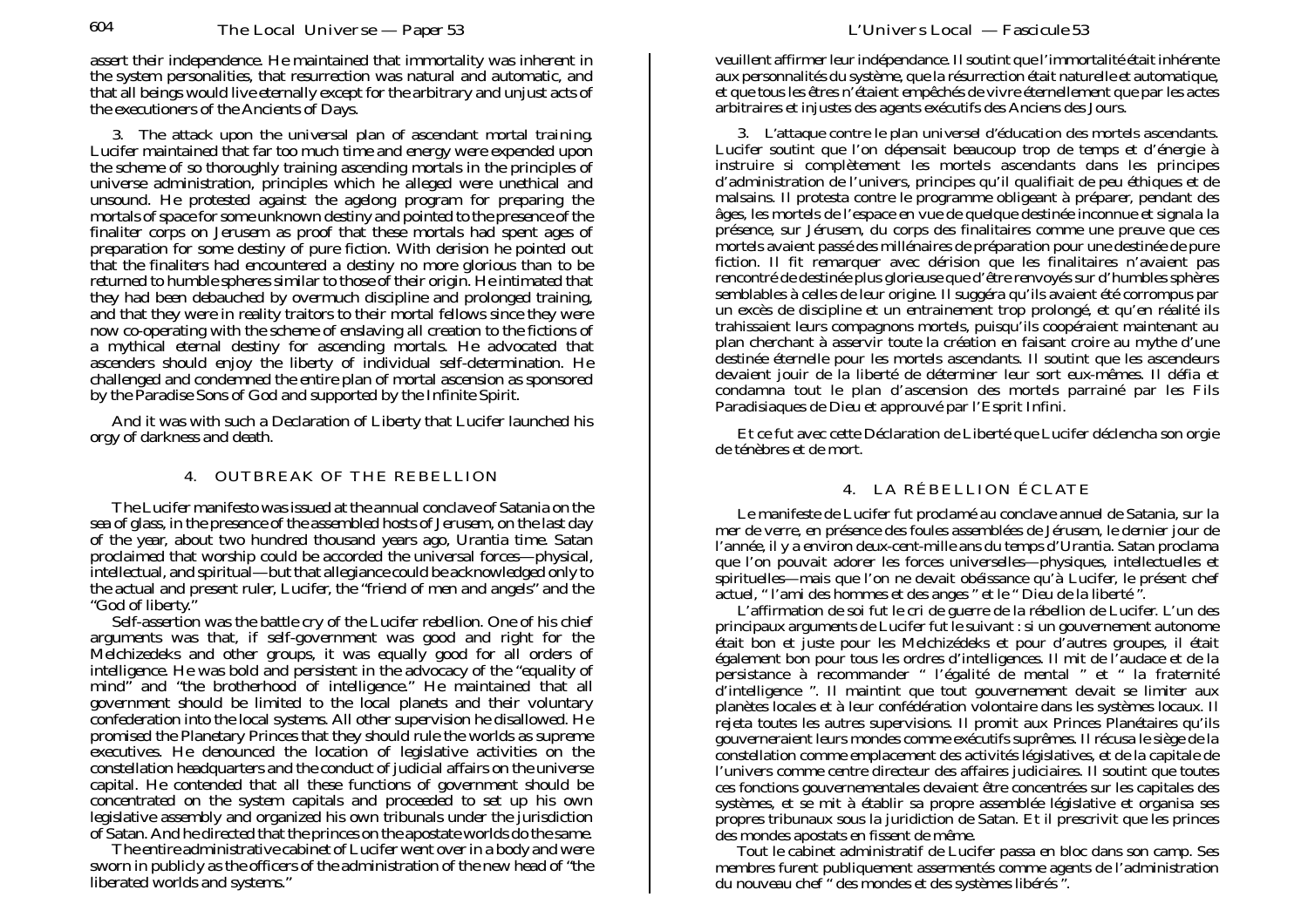While there had been two previous rebellions in Nebadon, they were in distant constellations. Lucifer held that these insurrections were unsuccessful because the majority of the intelligences failed to follow their leaders. He contended that "majorities rule," that "mind is infallible." The freedom allowed him by the universe rulers apparently sustained many of his nefarious contentions. He defied all his superiors; yet they apparently took no note of his doings. He was given a free hand to prosecute his seductive plan without let or hindrance.

All the merciful delays of justice Lucifer pointed to as evidence of the inability of the government of the Paradise Sons to stop the rebellion. He would openly defy and arrogantly challenge Michael, Immanuel, and the Ancients of Days and then point to the fact that no action ensued as positive evidence of the impotency of the universe and the superuniverse governments.

Gabriel was personally present throughout all these disloyal proceedings and only announced that he would, in due time, speak for Michael, and that all beings would be left free and unmolested in their choice; that the "government of the Sons for the Father desired only that loyalty and devotion which was voluntary, wholehearted, and sophistry-proof."

Lucifer was permitted fully to establish and thoroughly to organize his rebel government before Gabriel made any effort to contest the right of secession or to counterwork the rebel propaganda. But the Constellation Fathers immediately confined the action of these disloyal personalities to the system of Satania. Nevertheless, this period of delay was a time of great trial and testing to the loyal beings of all Satania. All was chaotic for a few years, and there was great confusion on the mansion worlds.

#### 5. NATURE OF THE CONFLICT

Upon the outbreak of the Satania rebellion, Michael took counsel of his Paradise brother, Immanuel. Following this momentous conference, Michael announced that he would pursue the same policy which had characterized his dealings with similar upheavals in the past, an attitude of noninterference.

At the time of this rebellion and the two which preceded it there was no absolute and personal sovereign authority in the universe of Nebadon. Michael ruled by divine right, as vicegerent of the Universal Father, but not yet in his own personal right. He had not completed his bestowal career; he had not yet been vested with "all power in heaven and on earth."

From the outbreak of rebellion to the day of his enthronement as sovereign ruler of Nebadon, Michael never interfered with the rebel forces of Lucifer; they were allowed to run a free course for almost two hundred thousand years of Urantia time. Christ Michael now has ample power and authority to deal promptly, even summarily, with such outbreaks of disloyalty, but we doubt that this sovereign authority would lead him to act differently if another such upheaval should occur.

Since Michael elected to remain aloof from the actual warfare of the Lucifer rebellion, Gabriel called his personal staff together on Edentia and, in counsel with the Most Highs, elected to assume command of the loyal hosts of Satania. Michael remained on Salvington while Gabriel proceeded to Jerusem, and establishing himself on the sphere dedicated to the Father—the same Universal

Il y avait eu deux rébellions antérieures dans Nébadon, mais dans des constellations lointaines. Lucifer soutint que ces insurrections avaient échoué parce que la majorité des êtres intelligents n'avait pas suivi les chefs. Il affirma que " les majorités gouvernent " et que " le mental est infaillible ". La liberté que lui donnaient les chefs de l'univers soutint apparemment beaucoup de ses prétentions néfastes. Il défia tous ses supérieurs, et, cependant, ils ne parurent pas prêter attention à ses agissements. Il fut laissé libre de poursuivre son plan séduisant sans empêchements ni entraves.

Lucifer présenta tous les délais miséricordieux de la justice comme une preuve que le gouvernement des Fils du Paradis était incapable d'arrêter la rébellion. Il se mit à défier ouvertement et avec arrogance Micaël, Emmanuel et les Anciens des Jours, puis il présenta leur absence de réaction comme une preuve positive que les gouvernements de l'univers et du superunivers étaient impuissants.

Gabriel était présent en personne tout au cours de ces débats déloyaux, et il annonça simplement qu'au moment opportun, il parlerait pour Micaël, que le choix de tous les êtres serait libre et aucunement forcé, et que le "gouvernement des Fils pour le Père ne désirait la loyauté et la dévotion que si elles étaient volontaires, données de tout coeur et à l'épreuve des sophismes".

Lucifer fut laissé libre d'établir son gouvernement rebelle et de l'organiser complètement avant que Gabriel fît le moindre effort pour contester le droit à la sécession ou pour contrecarrer la propagande rebelle. Par contre, les Pères de la Constellation limitèrent immédiatement au système de Satania l'action des personnalités déloyales. Ce délai fut néanmoins une période de grandes tribulations et d'épreuves pour les êtres loyaux de tout Satania. Tout fut chaotique pendant quelques années, et il régna une grande confusion sur les mondes des maisons.

#### 5. NATURE DU CONFLIT

Lorsque la rébellion de Satania éclata, Micaël prit conseil de son frère paradisiaque Emmanuel. À la suite de cette importante conférence, Micaël annonça qu'il poursuivrait la politique qui avait caractérisé sa manière de traiter des soulèvements similaires dans le passé et adopterait une attitude de non- intervention.

À l'époque de cette rébellion et des deux précédentes, il n'existait pas d'autorité souveraine absolue et personnelle dans l'univers de Nébadon. Micaël gérait par droit divin comme vice-gérant du Père Universel, mais pas encore en vertu de son propre droit personnel. Il n'avait pas parachevé sa carrière d'effusion ; il n'avait pas encore été investi de " tout pouvoir dans les cieux et sur la terre ".

Depuis l'éclatement de la rébellion jusqu'au jour de sa montée sur le trône comme chef souverain de Nébadon, Micaël n'intervint jamais contre les forces rebelles de Lucifer. Il les laissa se déchainer librement pendant presque deux-centmille ans du temps d'Urantia. Le Christ Micaël possède maintenant d'amples pouvoirs et l'autorité de régler rapidement, et même sommairement, de tels déchainements de déloyauté, mais nous doutons que cette autorité suprême l'inciterait à agir différemment si un autre soulèvement semblable se produisait.

Puisque Micaël choisissait de rester à l'écart de la guerre actuelle dans la rébellion de Lucifer, Gabriel réunit son état-major personnel sur Édentia. Puis, en conseil avec les Très Hauts, il décida d'assumer le commandement des armées loyales de Satania. Micaël resta sur Salvington tandis que Gabriel se rendait sur Jérusem et s'installait sur la sphère dédiée au Père—le même Père Universel dont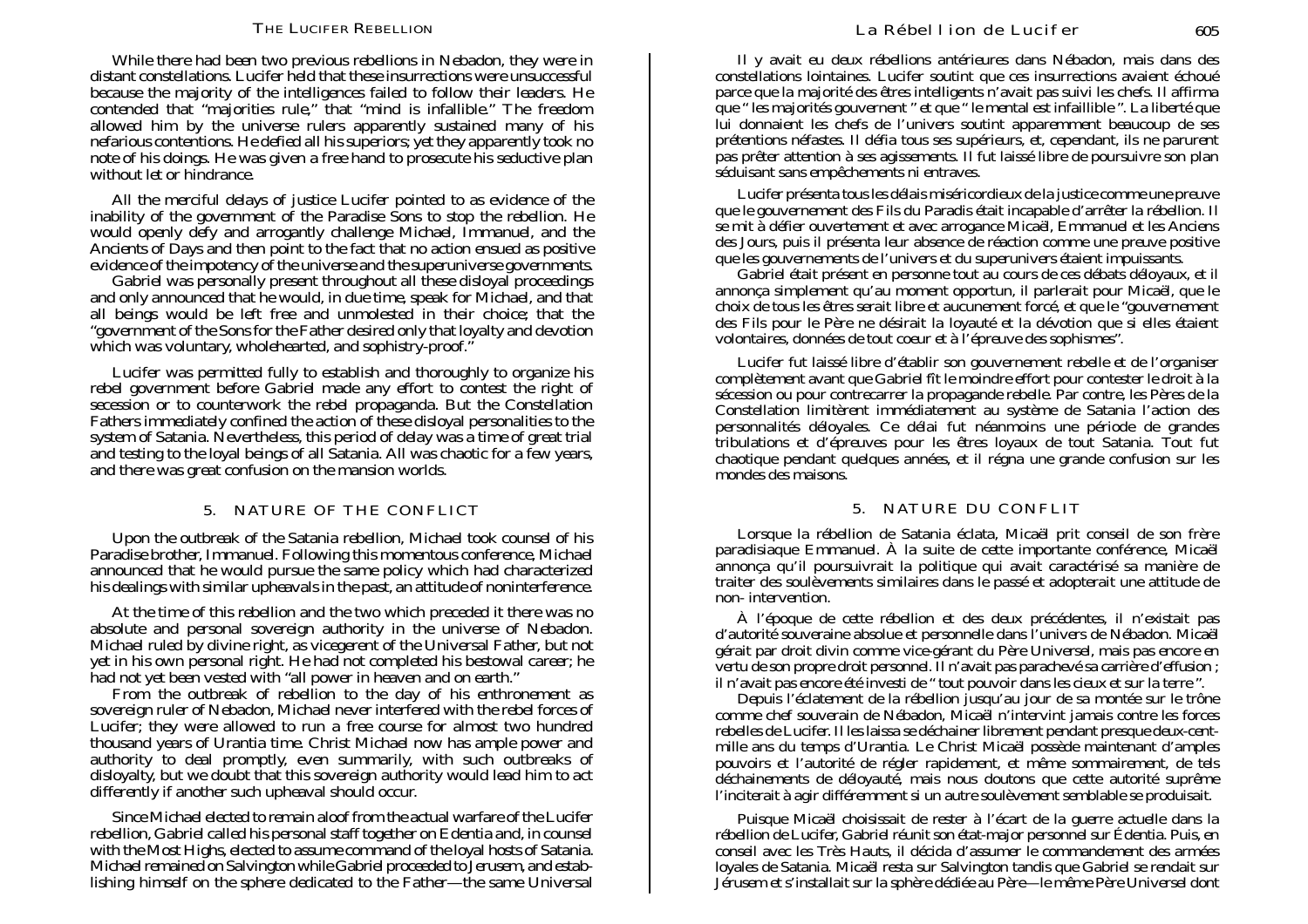Father whose personality Lucifer and Satan had questioned—in the presence of the forgathered hosts of loyal personalities, he displayed the banner of Michael, the material emblem of the Trinity government of all creation, the three azure blue concentric circles on a white background.

The Lucifer emblem was a banner of white with one red circle, in the center of which a black solid circle appeared.

"There was war in heaven; Michael's commander and his angels fought against the dragon (Lucifer, Satan, and the apostate princes); and the dragon and his rebellious angels fought but prevailed not." This "war in heaven" was not a physical battle as such a conflict might be conceived on Urantia. In the early days of the struggle Lucifer held forth continuously in the planetary amphitheater. Gabriel conducted an unceasing exposure of the rebel sophistries from his headquarters taken up near at hand. The various personalities present on the sphere who were in doubt as to their attitude would journey back and forth between these discussions until they arrived at a final decision.

But this war in heaven was very terrible and very real. While displaying none of the barbarities so characteristic of physical warfare on the immature worlds, this conflict was far more deadly; material life is in jeopardy in material combat, but the war in heaven was fought in terms of life eternal.

## 6. A LOYAL SERAPHIC COMMANDER

There were many noble and inspiring acts of devotion and loyalty which were performed by numerous personalities during the interim between the outbreak of hostilities and the arrival of the new system ruler and his staff. But the most thrilling of all these daring feats of devotion was the courageous conduct of Manotia, the second in command of the Satania headquarters' seraphim.

At the outbreak of rebellion on Jerusem the head of the seraphic hosts joined the Lucifer cause. This no doubt explains why such a large number of the fourth order, the system administrator seraphim, went astray. The seraphic leader was spiritually blinded by the brilliant personality of Lucifer; his charming ways fascinated the lower orders of celestial beings. They simply could not comprehend that it was possible for such a dazzling personality to go wrong.

Not long since, in describing the experiences associated with the onset of the Lucifer rebellion, Manotia said: "But my most exhilarating moment was the thrilling adventure connected with the Lucifer rebellion when, as second seraphic commander, I refused to participate in the projected insult to Michael; and the powerful rebels sought my destruction by means of the liaison forces they had arranged. There was a tremendous upheaval on Jerusem, but not a single loyal seraphim was harmed.

"Upon the default of my immediate superior it devolved upon me to assume command of the angelic hosts of Jerusem as the titular director of the confused seraphic affairs of the system. I was morally upheld by the Melchizedeks, ably assisted by a majority of the Material Sons, deserted by a tremendous group of my own order, but magnificently supported by the ascendant mortals on Jerusem.

"Having been automatically thrown out of the constellation circuits by the secession of Lucifer, we were dependent on the loyalty of our intelligence corps, who forwarded calls for help to Edentia from the near-by system of Rantulia; and we found that the kingdom of order, the intellect of loyalty, and the spirit Lucifer et Satan avaient mis en doute la personnalité. En présence des foules loyales rassemblées, il déploya la bannière de Micaël, l'emblème matériel du gouvernement trinitaire de toute la création, les trois cercles concentriques bleu d'azur sur fond blanc.

L'emblème de Lucifer était une bannière blanche avec un cercle rouge au centre duquel se trouvait un disque noir.

" Il y eut guerre dans le ciel ; le lieutenant de Micaël et ses anges combattirent contre le dragon (Lucifer, Satan et les princes apostats) ; et le dragon et ses anges rebelles combattirent, mais ne prévalurent pas. " Cette " guerre dans le ciel " ne fut pas une bataille physique, un conflit comme on les conçoit sur Urantia. Aux premiers temps de la lutte, Lucifer discourut en permanence dans l'amphithéatre planétaire. Gabriel avait établi son quartier général à proximité, et de là il mit sans cesse à nu les sophismes des rebelles. Les diverses personnalités présentes sur la sphère et qui hésitaient sur l'attitude à prendre allaient et venaient entre ces discussions jusqu'à ce qu'elles fussent parvenues à une décision définitive.

Mais cette guerre dans le ciel était terrible et très réelle. Elle n'offrait à la vue aucun des actes barbares si caractéristiques de la guerre physique sur les mondes sans maturité, mais le conflit était beaucoup plus implacable. C'est la vie matérielle qui est menacée dans les combats matériels, mais c'est pour des enjeux de vie éternelle que la guerre dans le ciel faisait rage.

## 6. UN COMMANDANT SÉRAPHIQUE LOYAL

De nombreuses personnalités accomplirent beaucoup de nobles actions inspiratrices de dévotion et de loyauté durant l'intérim entre l'ouverture des hostilités et l'arrivée du nouveau chef systémique avec son état-major. Mais le plus poignant de ces audacieux exploits de dévotion fut la conduite courageuse de Manotia, commandant en second des séraphins du quartier général de Satania.

Lorsque la rébellion éclata sur Jérusem, le chef des armées séraphiques épousa la cause de Lucifer. Cela explique indubitablement pourquoi un si grand nombre de séraphins du quatrième ordre, les administrateurs systémiques, s'égarèrent. Le chef séraphique fut spirituellement aveuglé par la brillante personnalité de Lucifer, dont les manières charmantes fascinaient les créatures célestes des ordres inférieurs. Elles ne pouvaient tout simplement pas comprendre qu'il fût possible à une personnalité aussi éblouissante de faire fausse route.

Il n'y a pas longtemps, en décrivant les expériences associées à l'attaque de la rébellion de Lucifer, Manotia disait : " Mes instants les plus vivifiants furent ceux de l'émouvante aventure liée à la rébellion de Lucifer, lorsqu'à titre de commandant en second des séraphins, je refusai de participer au projet d'insulter Micaël. Les puissants rebelles cherchèrent à me détruire au moyen des forces de liaison qu'ils avaient mises en place. Il y eut un formidable bouleversement sur Jérusem, mais nul séraphin loyal n'eut de mal.

" Mon supérieur immédiat ayant fait défaut, il m'incombait d'assumer le commandement des légions d'anges de Jérusem en tant que directeur titulaire des affaires séraphiques confuses du système. J'étais moralement soutenu par les Melchizédeks, habilement aidé par une majorité de Fils Matériels, abandonné par un immense groupe de mon propre ordre, mais magnifiquement encouragé par les mortels ascendants de Jérusem.

" Ayant été automatiquement coupé des circuits de la constellation par la sécession de Lucifer, nous dépendions de la loyauté de notre corps de renseignements qui envoyait des appels à l'aide sur Édentia depuis le système voisin Rantulia. Nous constatâmes que le règne de l'ordre, la loyauté intellectuelle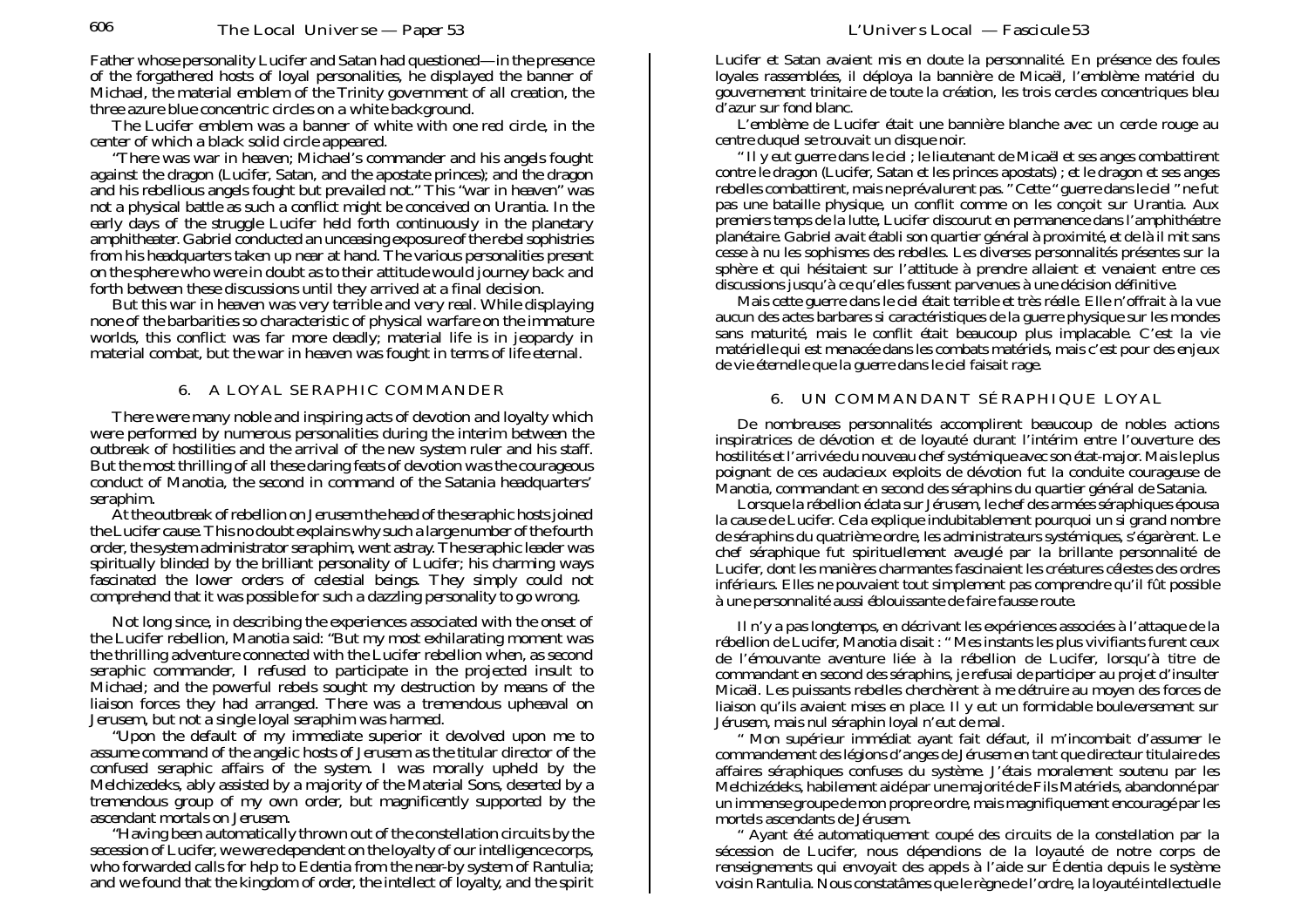of truth were inherently triumphant over rebellion, self-assertion, and socalled personal liberty; we were able to carry on until the arrival of the new System Sovereign, the worthy successor of Lucifer. And immediately thereafter I was assigned to the corps of the Melchizedek receivership of Urantia, assuming jurisdiction over the loyal seraphic orders on the world of the traitorous Caligastia, who had proclaimed his sphere a member of the newly projected system of 'liberated worlds and emancipated personalities' proposed in the infamous Declaration of Liberty issued by Lucifer in his call to the 'liberty-loving, freethinking, and forward-looking intelligences of the misruled and maladministered worlds of Satania.'"

This angel is still in service on Urantia, functioning as associate chief of seraphim.

#### 7. HISTORY OF THE REBELLION

The Lucifer rebellion was system wide. Thirty-seven seceding Planetary Princes swung their world administrations largely to the side of the archrebel. Only on Panoptia did the Planetary Prince fail to carry his people with him. On this world, under the guidance of the Melchizedeks, the people rallied to the support of Michael. Ellanora, a young woman of that mortal realm, grasped the leadership of the human races, and not a single soul on that strife-torn world enlisted under the Lucifer banner. And ever since have these loyal Panoptians served on the seventh Jerusem transition world as the caretakers and builders on the Father's sphere and its surrounding seven detention worlds. The Panoptians not only act as the literal custodians of these worlds, but they also execute the personal orders of Michael for the embellishment of these spheres for some future and unknown use. They do this work as they tarry en route to Edentia.

Throughout this period Caligastia was advocating the cause of Lucifer on Urantia. The Melchizedeks ably opposed the apostate Planetary Prince, but the sophistries of unbridled liberty and the delusions of self-assertion had every opportunity for deceiving the primitive peoples of a young and undeveloped world.

All secession propaganda had to be carried on by personal effort because the broadcast service and all other avenues of interplanetary communication were suspended by the action of the system circuit supervisors. Upon the actual outbreak of the insurrection the entire system of Satania was isolated in both the constellation and the universe circuits. During this time all incoming and outgoing messages were dispatched by seraphic agents and Solitary Messengers. The circuits to the fallen worlds were also cut off, so that Lucifer could not utilize this avenue for the furtherance of his nefarious scheme. And these circuits will not be restored so long as the archrebel lives within the confines of Satania.

This was a Lanonandek rebellion. The higher orders of local universe sonship did not join the Lucifer secession, although a few of the Life Carriers stationed on the rebel planets were somewhat influenced by the rebellion of the disloyal princes. None of the Trinitized Sons went astray. The Melchizedeks, archangels, and the Brilliant Evening Stars were all loyal to Michael and, with Gabriel, valiantly contended for the Father's will and the Son's rule.

et l'esprit de vérité triomphaient par inhérence de la rébellion, de l'affirmation de soi et de la prétendue liberté personnelle. Nous fûmes capables de résister jusqu'à l'arrivée du nouveau souverain systémique, le valeureux successeur de Lucifer. Immédiatement après, je fus affecté au corps d'administration provisoire d'Urantia des Melchizédeks et j'assumai la juridiction sur les ordres séraphiques loyaux de la planète du traitre Caligastia. Celui-ci avait nommé sa sphère membre du système nouvellement projeté ` de mondes libérés et de personnalités émancipées ' proposé dans l'infâme Déclaration de Liberté émise par Lucifer dans son appel aux `intelligences aimant la liberté, pensant librement et orientées vers l'avenir dans les mondes mal commandés et mal administrés de Satania ' ".

Cet ange est encore en service sur Urantia où il fonctionne comme chef adjoint des séraphins.

#### 7. HISTOIRE DE LA RÉBELLION

La rébellion de Lucifer eut lieu à l'échelle systémique. Trente-sept Princes Planétaires séparatistes firent passer, dans une large mesure, les administrations de leurs mondes du côté de l'archirebelle. C'est seulement sur Panoptia que le Prince Planétaire ne réussit pas à entrainer ses peuples avec lui. Sur ce monde, et sous la direction des Melchizédeks, le peuple se rallia au soutien de Micaël. Éllanora, une jeune femme de ce royaume de mortels, prit le commandement des races humaines, et pas une seule âme de ce monde déchiré par le conflit ne s'enrôla sous la bannière de Lucifer. Et depuis lors, ces Panoptiens loyaux ont toujours servi sur le septième monde de transition de Jérusem comme gardiens et bâtisseurs sur la sphère du Père et sur les sept mondes de détention qui l'entourent. Les Panoptiens n'agissent pas seulement comme de véritables gardiens de ces mondes, mais exécutent aussi les ordres personnels de Micaël pour les embellir en vue d'un futur emploi inconnu. Ils effectuent ce travail en s'attardant sur la route d'Édentia.

Durant toute cette période, Caligastia plaidait la cause de Lucifer sur Urantia. Les Melchizédeks s'opposèrent habilement au Prince Planétaire apostat, mais les sophismes d'une liberté effrénée et les illusions de l'affirmation de soi avaient toutes les chances de tromper les peuples primitifs d'un monde jeune et peu développé.

Les rebelles ne pouvaient faire leur propagande de sécession que par des efforts personnels, parce que le service des télédiffusions et tous les autres moyens de communication interplanétaires avaient été coupés par l'action des superviseurs systémiques des circuits. Dès que l'insurrection éclata effectivement, tout le système de Satania fut isolé à la fois des circuits de la constellation et de ceux de l'univers. Pendant ce temps, des agents séraphiques et des Messagers Solitaires transmirent tous les messages reçus ou expédiés. Les circuits aboutissant aux mondes déchus furent également coupés, de sorte que Lucifer ne put les employer pour propager son plan néfaste. Et ces circuits ne seront pas rétablis tant que l'archirebelle vivra dans Satania.

Ce fut une rébellion Lanonandek. Les ordres supérieurs de filiation de l'univers local ne se rallièrent pas à la sécession de Lucifer. Un petit nombre des Porteurs de Vie stationnés sur les planètes rebelles fut cependant quelque peu influencé par la rébellion des princes déloyaux. Aucun des Fils Trinitisés ne s'égara. Les Melchizédeks, les archanges et les Brillantes Étoiles du Soir restèrent tous loyaux à Micaël, et, avec l'aide de Gabriel, ils combattirent vaillamment pour la volonté du Père et le règne du Fils.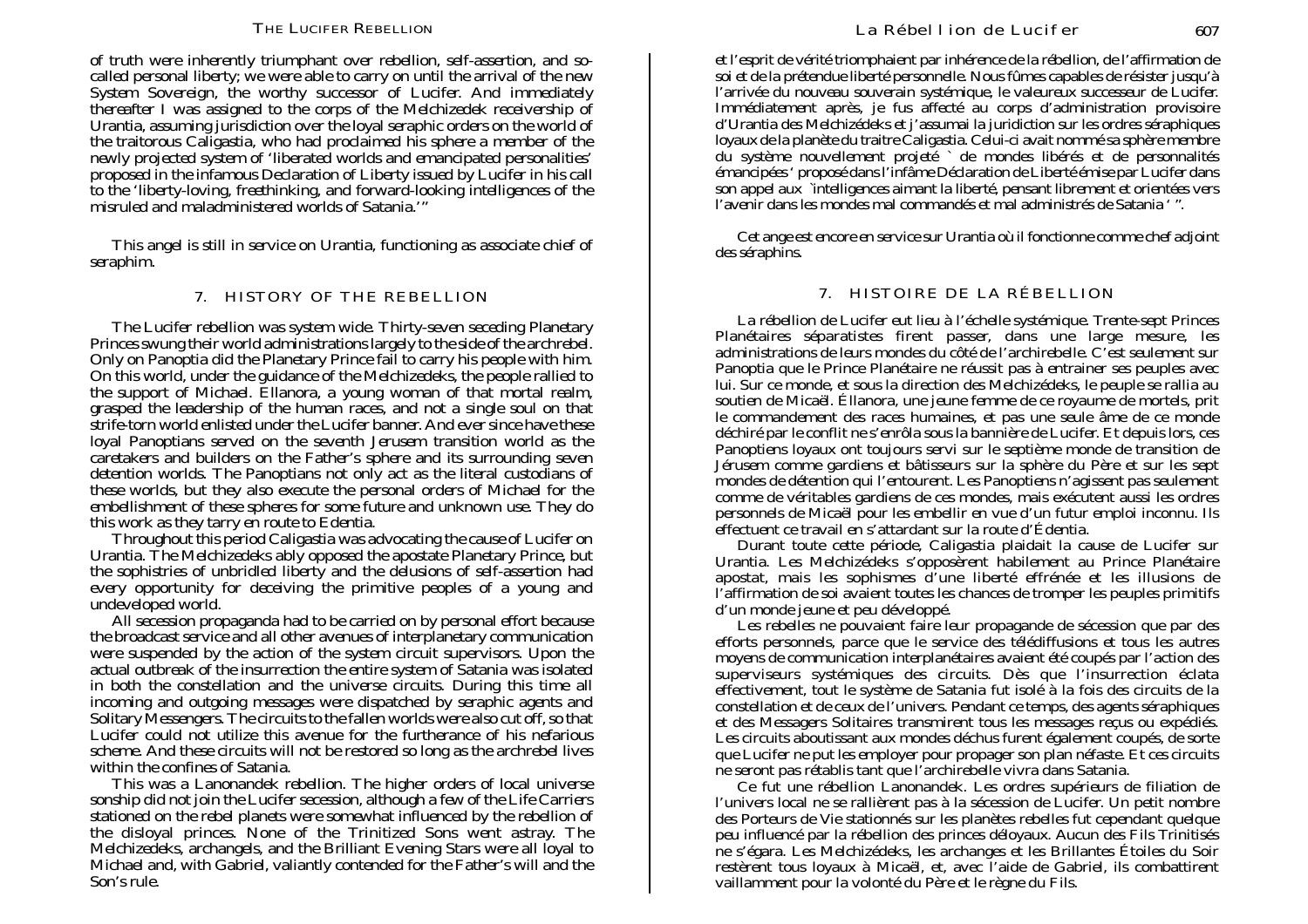No beings of Paradise origin were involved in disloyalty. Together with the Solitary Messengers they took up headquarters on the world of the Spirit and remained under the leadership of the Faithful of Days of Edentia. None of the conciliators apostatized, nor did a single one of the Celestial Recorders go astray. But a heavy toll was taken of the Morontia Companions and the Mansion World Teachers.

Of the supreme order of seraphim, not an angel was lost, but a considerable group of the next order, the superior, were deceived and ensnared. Likewise a few of the third or supervisor order of angels were misled. But the terrible breakdown came in the fourth group, the administrator angels, those seraphim who are normally assigned to the duties of the system capitals. Manotia saved almost two thirds of them, but slightly over one third followed their chief into the rebel ranks. One third of all the Jerusem cherubim attached to the administrator angels were lost with their disloyal seraphim.

Of the planetary angelic helpers, those assigned to the Material Sons, about one third were deceived, and almost ten per cent of the transition ministers were ensnared. In symbol John saw this when he wrote of the great red dragon, saying: "And his tail drew a third part of the stars of heaven and cast them down in darkness."

The greatest loss occurred in the angelic ranks, but most of the lower orders of intelligence were involved in disloyalty. Of the 681,217 Material Sons lost in Satania, ninety-five per cent were casualties of the Lucifer rebellion. Large numbers of midway creatures were lost on those individual planets whose Planetary Princes joined the Lucifer cause.

In many respects this rebellion was the most widespread and disastrous of all such occurrences in Nebadon. More personalities were involved in this insurrection than in both of the others. And it is to their everlasting dishonor that the emissaries of Lucifer and Satan spared not the infant-training schools on the finaliter cultural planet but rather sought to corrupt these developing minds in mercy salvaged from the evolutionary worlds.

The ascending mortals were vulnerable, but they withstood the sophistries of rebellion better than the lower spirits. While many on the lower mansion worlds, those who had not attained final fusion with their Adjusters, fell, it is recorded to the glory of the wisdom of the ascension scheme that not a single member of the Satania ascendant citizenship resident on Jerusem participated in the Lucifer rebellion.

Hour by hour and day by day the broadcast stations of all Nebadon were thronged by the anxious watchers of every imaginable class of celestial intelligence, who intently perused the bulletins of the Satania rebellion and rejoiced as the reports continuously narrated the unswerving loyalty of the ascending mortals who, under their Melchizedek leadership, successfully withstood the combined and protracted efforts of all the subtle evil forces which so swiftly gathered around the banners of secession and sin.

It was over two years of system time from the beginning of the "war in heaven" until the installation of Lucifer's successor. But at last the new Sovereign came, landing on the sea of glass with his staff. I was among the reserves mobilized on Edentia by Gabriel, and I well remember the first message of Lanaforge to the Constellation Father of Norlatiadek. It read: "Not a single Jerusem citizen was lost. Every ascendant mortal survived the fiery trial and emerged

Aucun des êtres originaires du Paradis ne fut impliqué dans la déloyauté. Avec les Messagers Solitaires, ils établirent leur quartier général sur le monde de l'Esprit et restèrent sous le commandement du Fidèle des Jours d'Édentia. Aucun des conciliateurs n'apostasia, et pas un seul Archiviste Céleste ne s'égara, mais un fort contingent de rebelles fut prélevé parmi les Compagnons de la morontia et les Instructeurs des Mondes des Maisons.

Dans l'ordre suprême des séraphins, nul ange ne fut perdu, mais, dans le suivant, l'ordre supérieur, un groupe considérable fut trompé et pris au piège. Quelques membres du troisième ordre, celui des anges superviseurs, furent également dévoyés. C'est dans le quatrième groupe, celui des anges administrateurs, les séraphins normalement affectés aux postes des capitales systémiques, que la plus terrible dislocation se produisit. Manotia sauva presque deux tiers d'entre eux, mais un peu plus du tiers suivit son chef dans les rangs rebelles. Un tiers de tous les chérubins de Jérusem attachés aux anges administrateurs fut perdu avec les séraphins déloyaux.

Parmi les aides angéliques planétaires, ceux qui sont affectés aux Fils Matériels, environ un tiers fut trompé, et presque dix pour cent des ministres de transition furent pris au piège. Jean eut une vision symbolique de cette scène lorsqu'il écrivit à propos du grand dragon rouge : " Et sa queue entraina le tiers des étoiles du ciel et les précipita dans les ténèbres. "

Les pertes les plus grandes eurent lieu dans les rangs des anges, mais la plupart des ordres inférieurs d'intelligences furent impliqués dans la déloyauté. Parmi les 681.217 Fils Matériels perdus dans Satania, quatre-vingt-quinze pour cent furent victimes de la rébellion de Lucifer. Sur les planètes individuelles dont les Princes Planétaires s'étaient ralliés à la cause de Lucifer, un grand nombre de créatures médianes fut perdu.

Sous beaucoup de rapports, cette rébellion fut le plus étendu et le plus désastreux des épisodes semblables dans Nébadon. Plus de personnalités furent impliquées dans cette insurrection que dans l'ensemble des deux autres. Et cela restera éternellement le déshonneur des émissaires de Lucifer et de Satan que de n'avoir pas épargné les écoles enfantines de la planète culturelle des finalitaires, mais d'avoir cherché plutôt à corrompre le mental en cours de développement des petites âmes sauvées des mondes évolutionnaires par miséricorde.

Les ascendeurs mortels étaient vulnérables, mais résistèrent mieux que les esprits inférieurs aux sophismes de la rébellion. Beaucoup de personnalités des premiers mondes des maisons, parmi celles qui n'avaient pas atteint la fusion définitive avec leur Ajusteur, tombèrent. Mais nul citoyen ascendant de Satania résidant à Jérusem ne participa à la rébellion, et cette abstention s'inscrit à la gloire de la sagesse du plan d'ascension.

Heure après heure et jour après jour, les stations de télédiffusion de tout Nébadon furent envahies par d'anxieux observateurs de toutes les classes imaginables d'intelligences célestes qui lisaient avec soin les bulletins de la rébellion de Satania. Ils se réjouissaient à mesure que les rapports se succédaient pour décrire l'inébranlable loyauté des ascendeurs mortels qui, sous la direction de leurs Melchizédeks, résistaient victorieusement aux efforts conjugués et prolongés de toutes les subtiles forces mauvaises qui se rassemblaient si rapidement sous l'étendard de la sécession et du péché.

Il s'écoula plus de deux ans du temps systémique entre le commencement de la " guerre dans le ciel " et l'installation du successeur de Lucifer. Le nouveau<br>Souverain, arriva enfin, atterrissant sur la mer de verre avec son état-major. Je faisais partie des réserves mobilisées par Gabriel sur Édentia, et je me rappelle bien le premier message de Lanaforge au Père de la Constellation de Norlatiadek. Il disait : " Aucun citoyen de Jérusem n'a été perdu. Tous les mortels ascendants ont survécu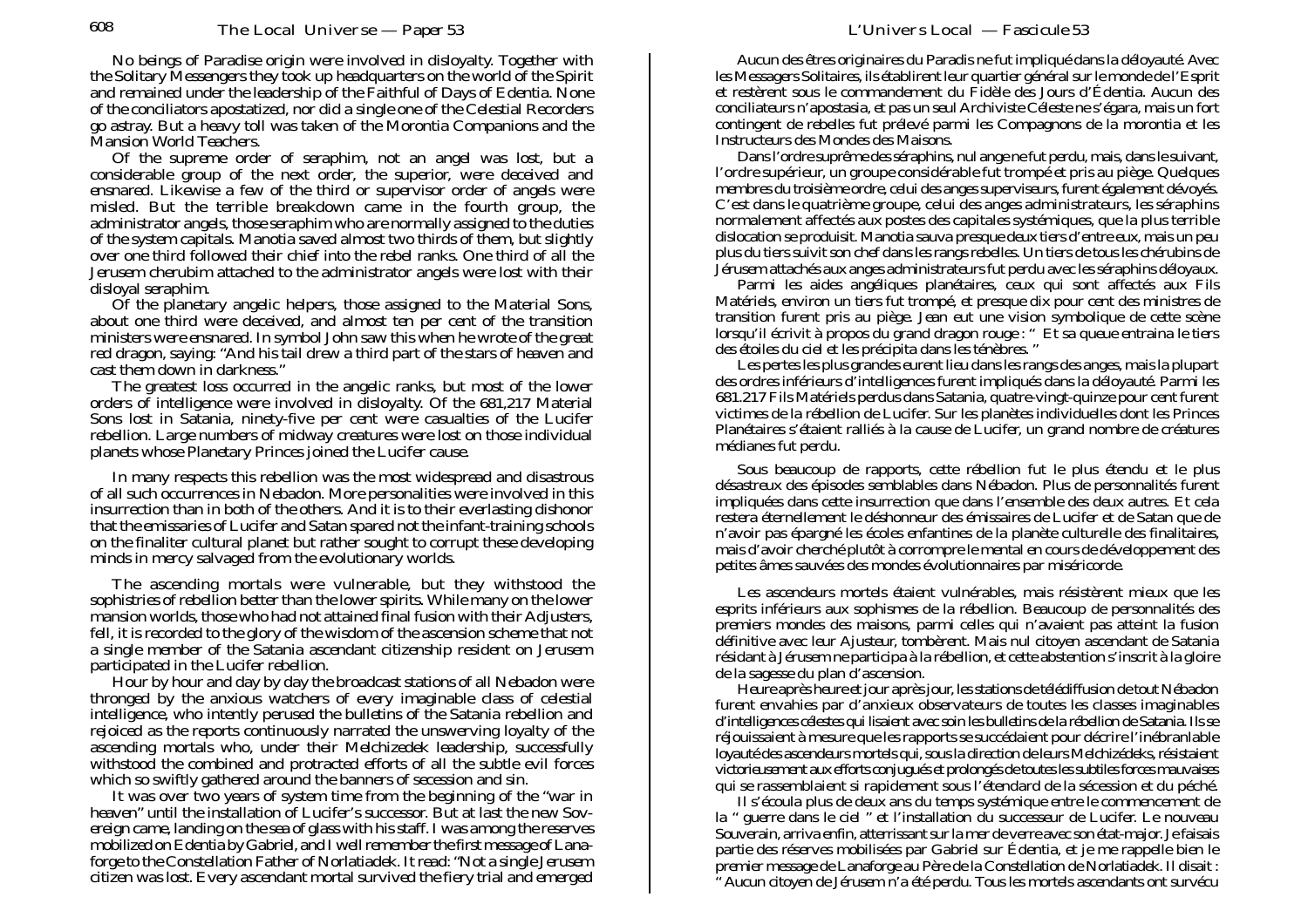from the crucial test triumphant and altogether victorious." And on to Salvington, Uversa, and Paradise went this message of assurance that the survival experience of mortal ascension is the greatest security against rebellion and the surest safeguard against sin. This noble Jerusem band of faithful mortals numbered just 187,432,811.

With the arrival of Lanaforge the archrebels were dethroned and shorn of all governing powers, though they were permitted freely to go about Jerusem, the morontia spheres, and even to the individual inhabited worlds. They continued their deceptive and seductive efforts to confuse and mislead the minds of men and angels. But as concerned their work on the administrative mount of Jerusem, "their place was found no more."

While Lucifer was deprived of all administrative authority in Satania, there then existed no local universe power nor tribunal which could detain or destroy this wicked rebel; at that time Michael was not a sovereign ruler. The Ancients of Days sustained the Constellation Fathers in their seizure of the system government, but they have never handed down any subsequent decisions in the many appeals still pending with regard to the present status and future disposition of Lucifer, Satan, and their associates.

Thus were these archrebels allowed to roam the entire system to seek further penetration for their doctrines of discontent and self-assertion. But in almost two hundred thousand Urantia years they have been unable to deceive another world. No Satania worlds have been lost since the fall of the thirtyseven, not even those younger worlds peopled since that day of rebellion.

#### 8. THE SON OF MAN ON URANTIA

Lucifer and Satan freely roamed the Satania system until the completion of the bestowal mission of Michael on Urantia. They were last on your world together during the time of their combined assault upon the Son of Man.

Formerly, when the Planetary Princes, the "Sons of God," were periodically assembled, "Satan came also," claiming that he represented all of the isolated worlds of the fallen Planetary Princes. But he has not been accorded such liberty on Jerusem since Michael's terminal bestowal. Subsequent to their effort to corrupt Michael when in the bestowal flesh, all sympathy for Lucifer and Satan has perished throughout all Satania, that is, outside the isolated worlds of sin.

The bestowal of Michael terminated the Lucifer rebellion in all Satania aside from the planets of the apostate Planetary Princes. And this was the significance of Jesus' personal experience, just before his death in the flesh, when he one day exclaimed to his disciples, "And I beheld Satan fall as lightning from heaven." He had come with Lucifer to Urantia for the last crucial struggle.

The Son of Man was confident of success, and he knew that his triumph on your world would forever settle the status of his agelong enemies, not only in Satania but also in the other two systems where sin had entered. There was survival for mortals and security for angels when your Master, in reply to the Lucifer proposals, calmly and with divine assurance replied, "Get you behind me, Satan." That was, in principle, the real end of the Lucifer rebellion. True, the Uversa tribunals have not yet rendered the executive decision regarding the

#### La Rébellion de Lucifer 609

aux ardentes tribulations et sont sortis triomphants et entièrement victorieux de l'épreuve décisive. " Ce message fut envoyé à Salvington, à Uversa et au Paradis pour assurer que l'expérience de survie de l'ascension des mortels constituait la plus grande sécurité contre la rébellion et la meilleur sauvegarde contre le péché. La noble troupe de Jérusem comptait exactement 187.432.811 mortels fidèles.

Avec l'arrivée de Lanaforge, les archirebelles furent détrônés et dépouillés de tout pouvoir de gouvernement. On leur permit cependant de circuler librement dans Jérusem, sur les sphères morontielles, et même sur les planètes habitées individuelles. Ils poursuivirent leurs efforts trompeurs et séducteurs pour confondre et dévoyer le mental des hommes et des anges, mais, en ce qui concernait leur travail sur le mont administratif de Jérusem, " leur place ne fut plus trouvée ".

Lucifer était bien privé de toute autorité administrative dans Satania, mais il n'existait alors dans l'univers local ni puissance pour emprisonner ce rebelle pervers, ni tribunal pour l'anéantir. À cette époque, Micaël n'était pas encore chef souverain. Les Anciens des Jours ont soutenu les Pères des Constellations qui s'emparaient du gouvernement systémique, mais n'ont communiqué aucune décision ultérieure dans les nombreux appels encore en cours concernant le statut présent et le sort futur de Lucifer, de Satan et de leurs associés.

C'est ainsi que ces archirebelles purent sillonner le système tout entier pour chercher à faire pénétrer davantage leurs doctrines de mécontentement et d'affirmation de soi. Mais, depuis plus deux-cent-mille ans d'Urantia, ils ont été incapables de faire prévaloir leurs tromperies sur un autre monde. Aucun monde de Satania n'a été perdu depuis la chute des trente-sept, même parmi les mondes plus jeunes peuplés seulement après la rébellion.

#### 8. LE FILS DE L'HOMME SUR URANTIA

Lucifer et Satan rôdèrent librement dans le système de Satania jusqu'au parachèvement de la mission d'effusion de Micaël sur Urantia. La dernière fois où ils se trouvèrent ensemble sur votre monde fut le moment de leur assaut conjugué contre le Fils de l'Homme.

Auparavant, lorsque les Princes Planétaires, les " Fils de Dieu " se rassemblaient périodiquement, " Satan venait aussi ", prétendant qu'il représentait tous les mondes isolés des Princes Planétaires déchus. Mais cette liberté sur Jérusem lui a été refusée depuis l'effusion terminale de Micaël. À la suite de l'effort de Lucifer et de Satan pour corrompre Micaël pendant son incarnation d'effusion, toute sympathie à leur égard a péri dans Satania, c'està-dire hors des mondes pécheurs isolés.

L'effusion de Micaël mit fin à la rébellion de Lucifer dans tout Satania, sauf sur les planètes des Princes Planétaires apostats. Telle fut la signification de l'expérience personnelle de Jésus juste avant sa mort charnelle lorsqu'il s'écria en présence de ses disciples : " Et je vis Satan tomber du ciel comme un éclair. " Satan était venu avec Lucifer sur Urantia pour la dernière bataille décisive.

Le Fils de l'Homme avait confiance dans sa réussite et savait que son triomphe sur votre monde règlerait pour toujours le statut de ses ennemis séculaires, non seulement dans Satania, mais aussi dans les deux autres systèmes où le péché avait pénétré. La survie des mortels et la sécurité des anges furent affermies quand votre Maitre, répondant aux propositions lucifériennes, répliqua calmement avec une assurance divine : " Arrière de moi, Satan. " Ce fut, en principe, la véritable fin de la rébellion de Lucifer. Il est vrai que les tribunaux d'Uversa n'ont pas encore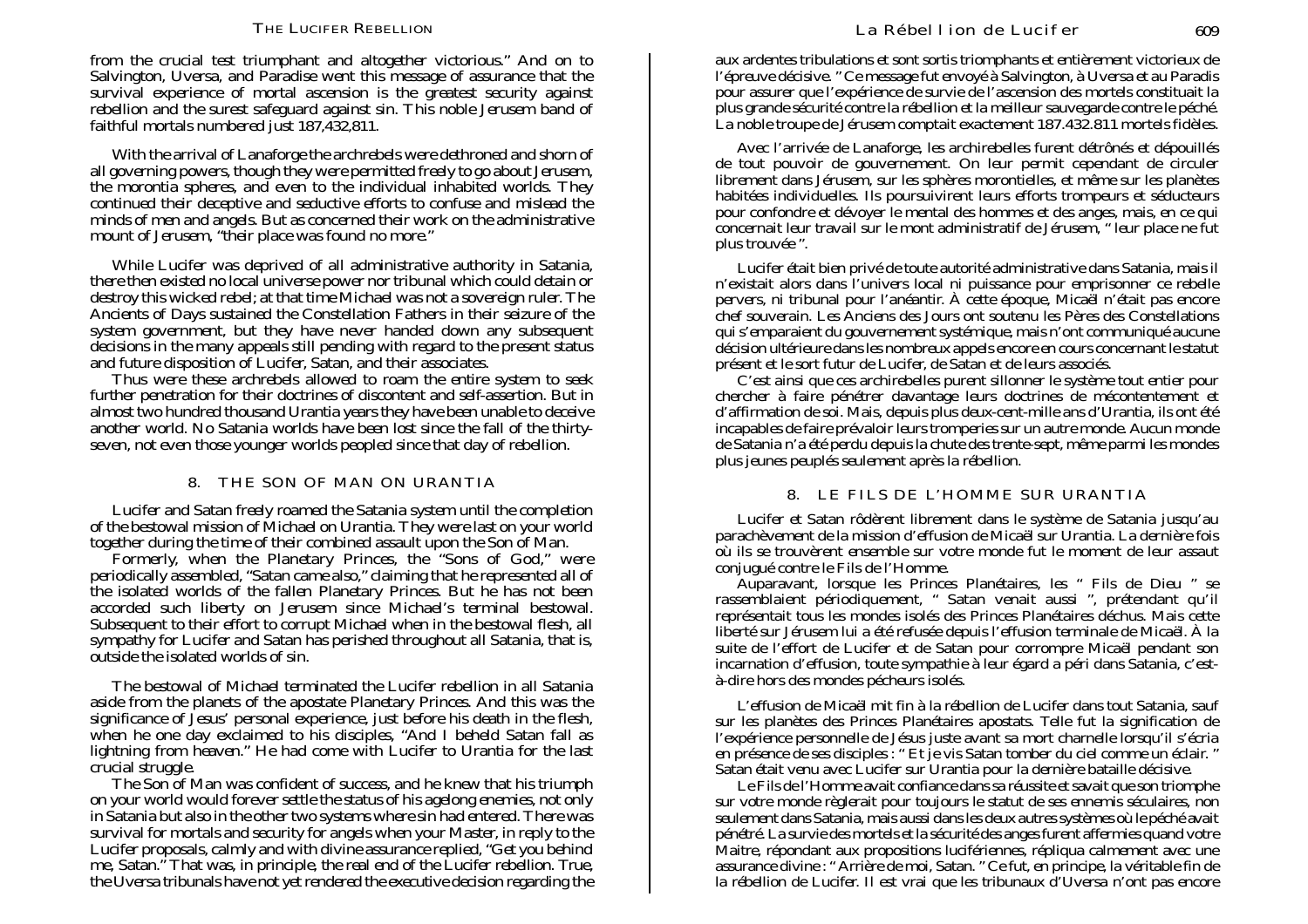appeal of Gabriel praying for the destruction of the rebels, but such a decree will, no doubt, be forthcoming in the fullness of time since the first step in the hearing of this case has already been taken.

Caligastia was recognized by the Son of Man as the technical Prince of Urantia up to near the time of his death. Said Jesus: "Now is the judgment of this world; now shall the prince of this world be cast down." And then still nearer the completion of his lifework he announced, "The prince of this world is judged." And it is this same dethroned and discredited Prince who was once termed "God of Urantia."

The last act of Michael before leaving Urantia was to offer mercy to Caligastia and Daligastia, but they spurned his tender proffer. Caligastia, your apostate Planetary Prince, is still free on Urantia to prosecute his nefarious designs, but he has absolutely no power to enter the minds of men, neither can he draw near to their souls to tempt or corrupt them unless they really desire to be cursed with his wicked presence.

Before the bestowal of Michael these rulers of darkness sought to maintain their authority on Urantia, and they persistently withstood the minor and subordinate celestial personalities. But since the day of Pentecost this traitorous Caligastia and his equally contemptible associate, Daligastia, are servile before the divine majesty of the Paradise Thought Adjusters and the protective Spirit of Truth, the spirit of Michael, which has been poured out upon all flesh.

But even so, no fallen spirit ever did have the power to invade the minds or to harass the souls of the children of God. Neither Satan nor Caligastia could ever touch or approach the faith sons of God; faith is an effective armor against sin and iniquity. It is true: "He who is born of God keeps himself, and the wicked one touches him not."

In general, when weak and dissolute mortals are supposed to be under the influence of devils and demons, they are merely being dominated by their own inherent and debased tendencies, being led away by their own natural propensities. The devil has been given a great deal of credit for evil which does not belong to him. Caligastia has been comparatively impotent since the cross of Christ.

## 9. PRESENT STATUS OF THE REBELLION

Early in the days of the Lucifer rebellion, salvation was offered all rebels by Michael. To all who would show proof of sincere repentance, he offered, upon his attainment of complete universe sovereignty, forgiveness and reinstatement in some form of universe service. None of the leaders accepted this merciful proffer. But thousands of the angels and the lower orders of celestial beings, including hundreds of the Material Sons and Daughters, accepted the mercy proclaimed by the Panoptians and were given rehabilitation at the time of Jesus' resurrection nineteen hundred years ago. These beings have since been transferred to the Father's world of Jerusem, where they must be held, technically, until the Uversa courts hand down a decision in the matter of Gabriel *vs.* Lucifer. But no one doubts that, when the annihilation verdict is issued, these repentant and salvaged personalities will be exempted from the decree of extinction. These probationary souls now labor with the Panoptians in the work of caring for the Father's world.

rendu la décision exécutive concernant l'appel de Gabriel sollicitant la destruction des rebelles, mais il n'y a aucun doute qu'ils vont statuer dans la plénitude des temps, car les premières mesures pour l'audience du cas ont déjà été prises.

Quelque temps avant sa mort, le Fils de l'Homme reconnaissait encore Caligastia comme techniquement Prince Planétaire d'Urantia. Jésus dit : " Maintenant est le jugement de ce monde ; maintenant le prince de ce monde sera jeté bas. " Un peu plus tard encore, avant de parachever l'oeuvre de sa vie, il annonça : " Le prince de ce monde est jugé. " Et c'est ce même Prince détrôné et discrédité qui fut jadis appelé " Dieu d'Urantia ".

Le dernier acte de Micaël avant de quitter Urantia fut d'offrir son pardon à Caligastia et Daligastia, mais ils dédaignèrent cette affectueuse proposition. Caligastia, votre Prince Planétaire apostat, est encore libre de poursuivre ses desseins néfastes sur Urantia, mais n'a absolument pas le pouvoir de pénétrer dans le mental des hommes ni d'aborder leur âme pour les tenter ou les corrompre, à moins que les hommes ne désirent réellement être maudits par sa présence perverse.

Avant l'effusion de Micaël, ces chefs des ténèbres cherchaient à conserver leur autorité sur Urantia et résistaient opiniâtrement aux personnalités célestes mineures et subordonnées. Mais, depuis le jour de la Pentecôte, le traitre Caligastia et son tout aussi méprisable associé Daligastia sont serviles devant la majesté divine des Ajusteurs de Pensée du Paradis et de l'Esprit de Vérité protecteur, l'esprit de Micaël qui a été répandu sur toute chair.

Même ainsi, nul esprit déchu n'a jamais eu le pouvoir d'envahir le mental ni d'inquiéter l'âme des enfants de Dieu. Ni Satan ni Caligastia n'ont jamais pu toucher des fils de Dieu par la foi ou s'en approcher ; la foi est une armure efficace contre le péché et l'iniquité. Il est vrai que " quiconque est né de Dieu est son propre gardien, et le méchant ne le touche pas ".

En général, lorsque des mortels faibles et débauchés sont présumés être sous l'influence du diable et des démons, ils sont simplement dominés par leurs propres tendances avilissantes et sont emportés par leurs propensions naturelles. On a attribué au diable beaucoup de maux qui ne lui sont pas imputables. Caligastia est resté relativement impuissant depuis la croix du Christ.

## 9. LE PRÉSENT STATUT DE LA RÉBELLION

Dans les premiers temps de la rébellion de Lucifer, le salut fut offert par Micaël à tous les rebelles. À tous ceux qui feraient preuve d'un sincère repentir, il proposa de leur pardonner et de les réintégrer dans quelque poste de service universel dès qu'il aurait obtenu la souveraineté complète sur son univers. Aucun des chefs n'accepta cette offre miséricordieuse, mais des milliers d'anges et d'êtres célestes des ordres inférieurs, y compris des centaines de Fils et de Filles Matériels, acceptèrent la miséricorde proclamée par les Panoptiens et furent réhabilités au moment de la résurrection de Jésus il y a dix-neuf-cents ans. Depuis lors, ces êtres ont été transférés sur les mondes jérusémiques du Père, où il est techniquement nécessaire qu'ils soient maintenus jusqu'à ce que les tribunaux d'Uversa rendent leur décision sur l'affaire de Gabriel *contre* Lucifer. Mais nul ne doute que ces personnalités repentantes et sauvées seront exclues du décret d'annihilation quand le verdict sera rendu. Ces âmes en probation travaillent maintenant avec les Panoptiens à prendre soin du monde du Père.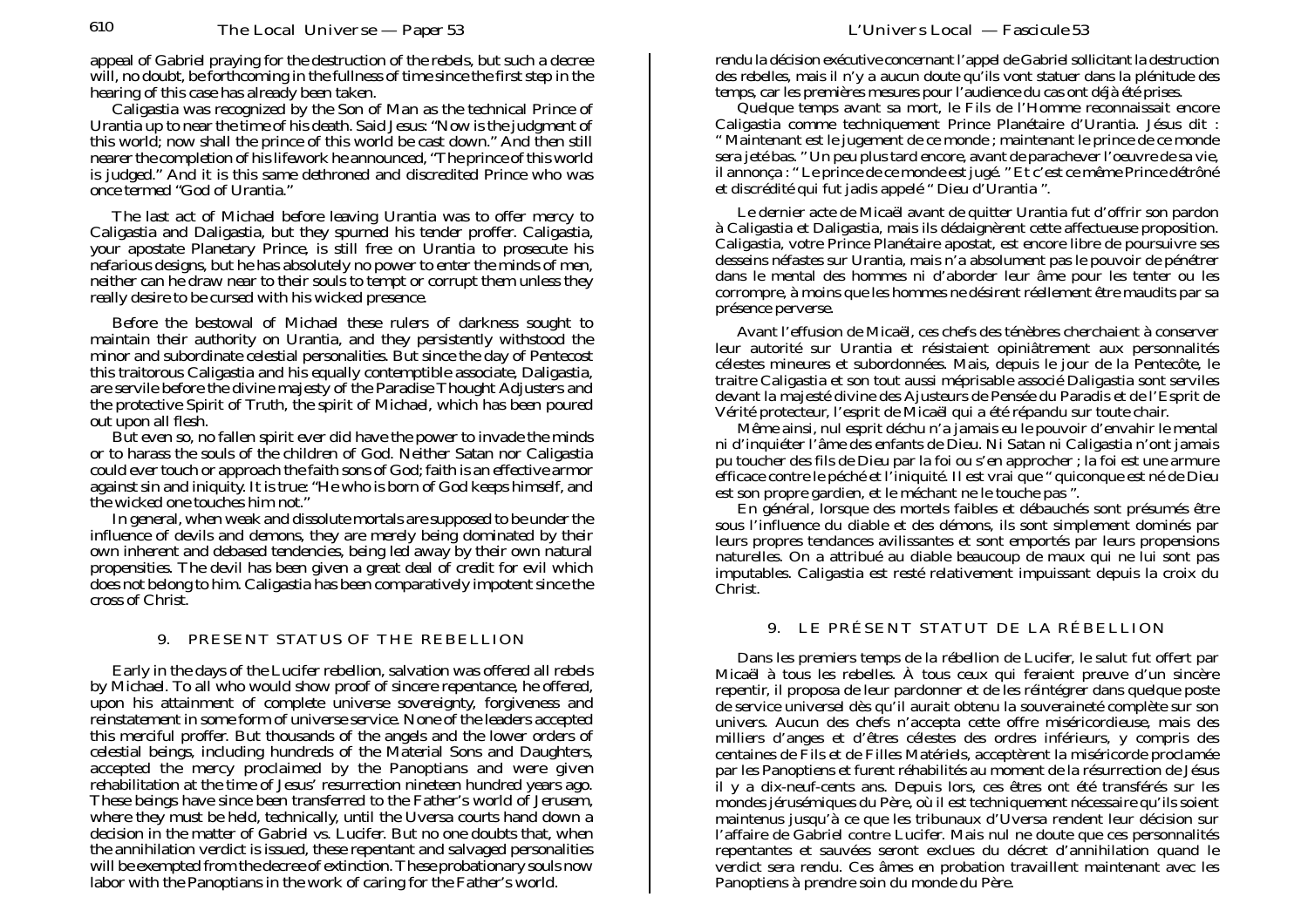The archdeceiver has never been on Urantia since the days when he sought to turn back Michael from the purpose to complete the bestowal and to establish himself finally and securely as the unqualified ruler of Nebadon. Upon Michael's becoming the settled head of the universe of Nebadon, Lucifer was taken into custody by the agents of the Uversa Ancients of Days and has since been a prisoner on satellite number one of the Father's group of the transition spheres of Jerusem. And here the rulers of other worlds and systems behold the end of the unfaithful Sovereign of Satania. Paul knew of the status of these rebellious leaders following Michael's bestowal, for he wrote of Caligastia's chiefs as "spiritual hosts of wickedness in the heavenly places."

Michael, upon assuming the supreme sovereignty of Nebadon, petitioned the Ancients of Days for authority to intern all personalities concerned in the Lucifer rebellion pending the rulings of the superuniverse tribunals in the case of Gabriel *vs.* Lucifer, placed on the records of the Uversa supreme court almost two hundred thousand years ago, as you reckon time. Concerning the system capital group, the Ancients of Days granted the Michael petition with but a single exception: Satan was allowed to make periodic visits to the apostate princes on the fallen worlds until another Son of God should be accepted by such apostate worlds, or until such time as the courts of Uversa should begin the adjudication of the case of Gabriel *vs.* Lucifer.

Satan could come to Urantia because you had no Son of standing in residence—neither Planetary Prince nor Material Son. Machiventa Melchizedek has since been proclaimed vicegerent Planetary Prince of Urantia, and the opening of the case of Gabriel *vs.* Lucifer has signalized the inauguration of temporary planetary regimes on all the isolated worlds. It is true that Satan did periodically visit Caligastia and others of the fallen princes right up to the time of the presentation of these revelations, when there occurred the first hearing of Gabriel's plea for the annihilation of the archrebels. Satan is now unqualifiedly detained on the Jerusem prison worlds.

Since Michael's final bestowal no one in all Satania has desired to go to the prison worlds to minister to the interned rebels. And no more beings have been won to the deceiver's cause. For nineteen hundred years the status has been unchanged.

We do not look for a removal of the present Satania restrictions until the Ancients of Days make final disposition of the archrebels. The system circuits will not be reinstated so long as Lucifer lives. Meantime, he is wholly inactive.

The rebellion has ended on Jerusem. It ends on the fallen worlds as fast as divine Sons arrive. We believe that all rebels who will ever accept mercy have done so. We await the flashing broadcast that will deprive these traitors of personality existence. We anticipate the verdict of Uversa will be announced by the executionary broadcast which will effect the annihilation of these interned rebels. Then will you look for their places, but they shall not be found. "And they who know you among the worlds will be astonished at you; you have been a terror, but never shall you be any more." And thus shall all of these unworthy traitors "become as though they had not been." All await the Uversa decree.

But for ages the seven prison worlds of spiritual darkness in Satania have constituted a solemn warning to all Nebadon, eloquently and effectively proclaiming the great truth "that the way of the transgressor is hard"; "that within

Le maitre-fourbe n'est jamais retourné sur Urantia depuis l'époque où il essaya de détourner Micaël du dessein de parachever l'effusion qui devait l'établir de manière sûre et définitive comme maitre absolu de Nébadon. Quand Micaël devint le chef confirmé de Nébadon, Lucifer fut mis en prison par les agents des Anciens des Jours d'Uversa, et, depuis lors, il est resté prisonnier sur le satellite numéro 1 du groupe des sphères transitionnelles du Père qui entourent Jérusem. Et c'est là que les chefs des autres mondes et systèmes peuvent contempler la fin du déloyal Souverain de Satania. Paul connaissait le statut des chefs rebelles consécutif à l'effusion de Micaël, car il décrivit les chefs de Caligastia comme " une armée spirituelle de perversité dans les lieux célestes ".

Lorsque Micaël assuma la souveraineté suprême de Nébadon, il réclama aux Anciens des Jours le droit d'interner toutes les personnalités ayant pris part à la rébellion de Lucifer, ceci en attendant les ordonnances des tribunaux superuniversels dans le cas de Gabriel *contre* Lucifer, qui avait été soumis à la cour suprême d'Uversa depuis près de deux-cent-mille ans à la manière dont vous comptez le temps. En ce qui concerne le groupe de rebelles de la capitale du système, les Anciens des Jours firent droit à la demande de Micaël, mais avec une seule exception : Satan aurait la permission de faire des visites périodiques aux princes apostats des mondes déchus jusqu'à ce qu'un autre Fils de Dieu ait été accepté par ces mondes apostats ou jusqu'au moment où les tribunaux d'Uversa commenceraient à juger le cas de Gabriel *contre* Lucifer.

Satan pouvait venir sur Urantia parce que vous n'aviez aucun Fils résident ayant le rang nécessaire pour lui tenir tête—ni Prince Planétaire ni Fils Matériel. Depuis lors, Machiventa Melchizédek a été proclamé Prince Planétaire vicegérant d'Urantia, et l'ouverture du procès de Gabriel *contre* Lucifer a donné le signal pour inaugurer des régimes planétaires temporaires sur tous les mondes isolés. Il est vrai que Satan a rendu périodiquement visite à Caligastia et à d'autres princes déchus jusqu'au moment des présentes révélations, qui coïncide avec la première audience du procès de Gabriel pour l'annihilation des archirebelles. Satan est maintenant détenu inconditionnellement sur les mondesprisons de Jérusem.

Depuis l'effusion finale de Micaël, personne dans tout Satania n'a désiré se rendre sur les mondes-prisons pour porter secours aux rebelles internés. Et il n'y a plus eu d'êtres gagnés à la cause du trompeur. Pendant dix-neuf siècles, le statut de ces rebelles n'a pas changé.

Nous ne nous attendons pas à ce que les présentes restrictions de Satania soient levées avant que les Anciens des Jours aient définitivement disposé des archirebelles. Les circuits systémiques ne seront pas rétablis tant que Lucifer vivra. En attendant, ce dernier est complètement inactif.

Sur Jérusem, la rébellion a pris fin. Elle se termine sur les mondes déchus aussi vite que les Fils divins y arrivent. Nous croyons que tous les rebelles en mesure d'accepter la miséricorde l'ont déjà fait. Nous attendons le message-éclair télédiffusé qui privera ces traitres de l'existence de personnalité. Nous prévoyons que le verdict d'Uversa sera annoncé par l'ordre d'exécution télédiffusé qui annihilera ces rebelles internés. Alors, vous chercherez leur place, mais ne la trouverez pas. " Et ceux qui t'ont connu parmi les mondes seront étonnés de toi ; tu as été une terreur, mais tu n'existeras plus. " C'est ainsi que tous ces traitres indignes " deviendront comme s'ils n'avaient jamais été ". Tout le monde attend le décret d'Uversa.

Mais, pendant des âges, les sept mondes-prisons de ténèbres spirituelles dans Satania ont constitué un avertissement solennel pour tout Nébadon. Ils proclament éloquemment et efficacement la grande vérité " que la route du